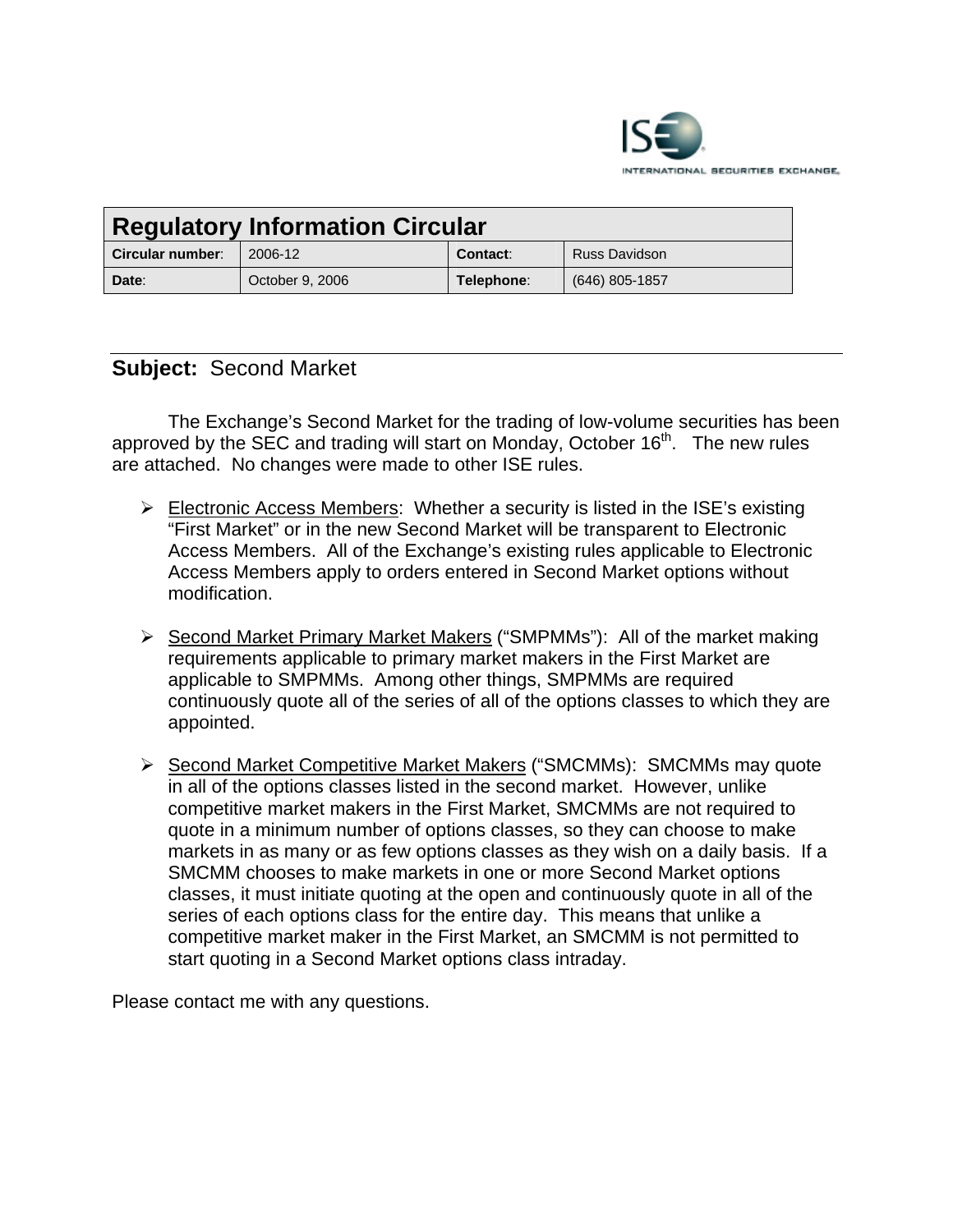### **Chapter 9 Second Market**

#### **Rule 900. Definition of Second Market**

 The "Second Market" refers to the trading of low volume equity options classes (excluding options on exchange traded funds) according to modified marketplace rules as provided in this Chapter 9. For purposes of this Chapter, the trading of all other securities on the Exchange is referred to as the "First Market."

### **Rule 901. Application of Exchange Rules to Second Market**

 All of the Exchange's Rules applicable to the listing and trading of equity options are applicable to the trading of options listed in the Second Market except as otherwise provided in this Chapter 9.

### **Rule 902. Member Access to Second Market**

(a) Electronic Access Members. All Electronic Access Members may enter orders into the Second Market.

(b) Second Market Primary Market Maker ("SMPMM"). The Exchange will appoint one SMPMM for each options class traded in the Second Market. Only those Members that are approved to exercise the trading privileges associated with one or more Primary Market Maker Memberships are eligible to be appointed as a SMPMM for options classes listed in the Second Market. Such Primary Market Makers are automatically eligible for Second Market appointments so long as they pay the stated monthly access fee.

(c) Second Market Competitive Market Makers ("SMCMM").

(1) There is no limitation on the number of Members that may participate in the Second Market as SMCMMs. SMCMMs are entitled to make markets in all options classes listed in the Second Market.

(2) Members that are approved to exercise the trading privileges associated with one or more Primary Market Maker Memberships or Competitive Market Maker Memberships are automatically eligible to participate in the Second Market as SMCMMs so long as they pay the stated monthly access fee.

(3) Members that are approved as Electronic Access Members are eligible to apply to become SMCMMs. Such Electronic Access Members must complete a market maker application, be approved by the Exchange, and pay the stated monthly access fee. The market maker application and standards for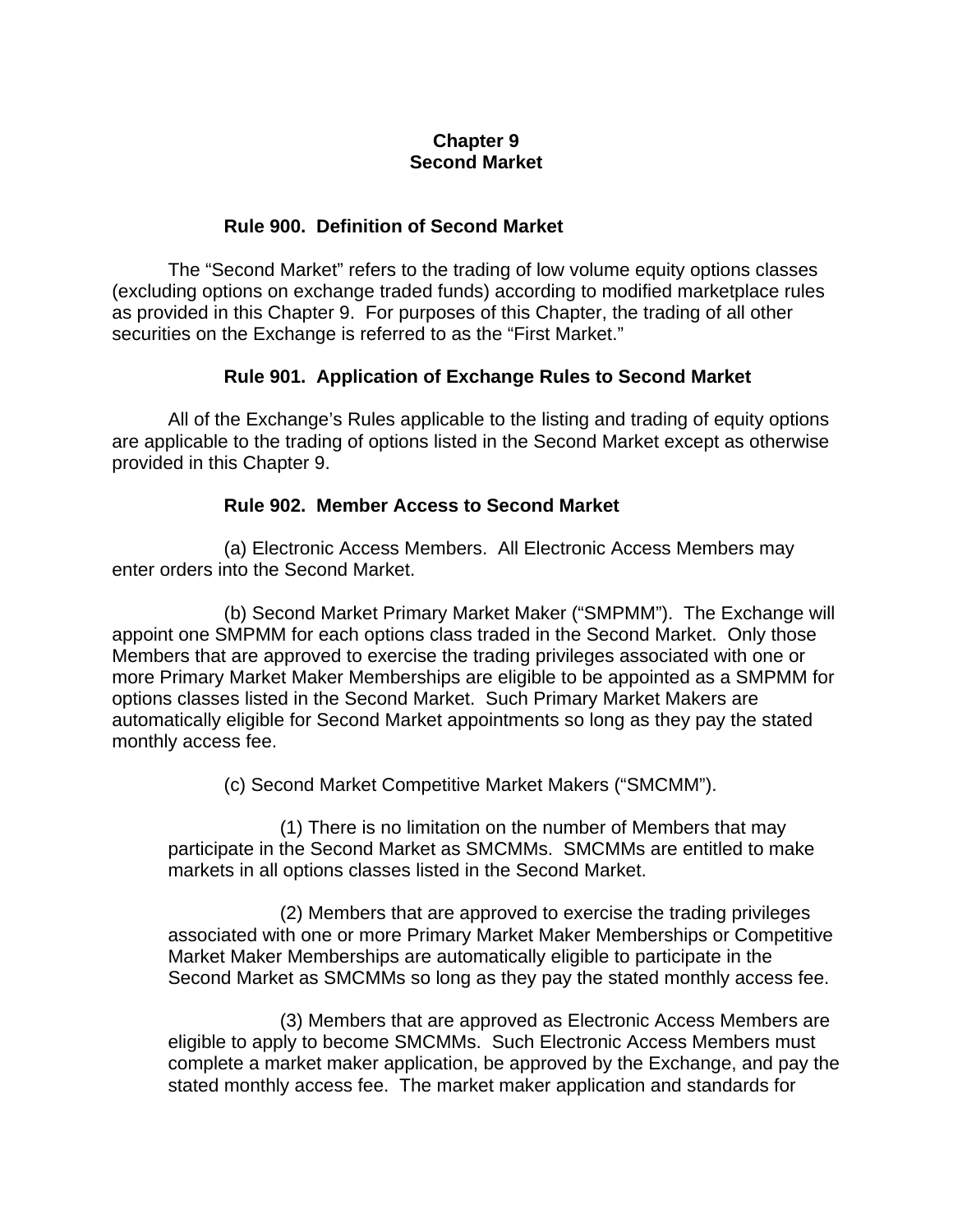approval shall be the same as those applicable to exercising the trading privileges associated with a Competitive Market Maker Membership.

## **Rule 903. Second Market Listing**

(a) Listing Standards. All securities listed for trading in the Second Market must meet the initial listing and delisting criteria contained in Chapter 5.

(b) Initial Listings. All newly listed options classes that are traded on another options exchange and that had an average daily market volume below 500 contracts over the previous six (6) month period will be listed in the Second Market. The maximum average daily market volume for such options classes eligible for initial listing in the Second Market shall be 1500 contracts over the previous six (6) month period. Such newly listed options classes with an average daily market volume of 500 to 1500 contracts may be listed in either the First Market or Second Market as the Exchange deems appropriate.

 (c) Listing Adjustments. Starting one (1) year after trading in the Second Market is initiated, the Exchange will review the market in which options classes are listed every three months. Options classes that are listed and trading in the First Market will be moved into the Second Market if the average daily volume over the prior six (6) month period is less than 300 contracts. Such options classes will remain in the Second Market for at least twelve (12) months before being returned to the First Market. Options classes will be moved out of the Second Market and into the First Market if the average daily volume over the prior six (6) month period exceeds 750 contracts.

## **Rule 904. Market Maker Quotes and Orders**

(a) Quotes. Except as provided below, all of the requirements of Rules 803, 804, and 805 related to quoting obligations of Primary Market Makers and Competitive Market Makers apply to SMPMMs and SMCMMs respectively. For purposes of the Rules, SMCMMs are considered appointed to all of the options classes listed in the Second Market.

(1) SMCMMs are not required to make markets in a minimum number of options classes in the Second Market. SMCMMs may choose whether to make markets in one or more options classes traded in the Second Market on a daily basis.

(2) If an SMCMM chooses to make markets in one or more options classes in the Second Market, it must participate in the opening rotation and make markets and enter into any resulting transactions on a continuous basis in all of the series of the options class until the close of trading that day. SMCMMs may not initiate quoting in an options class intraday.

(b) Market Maker Orders.